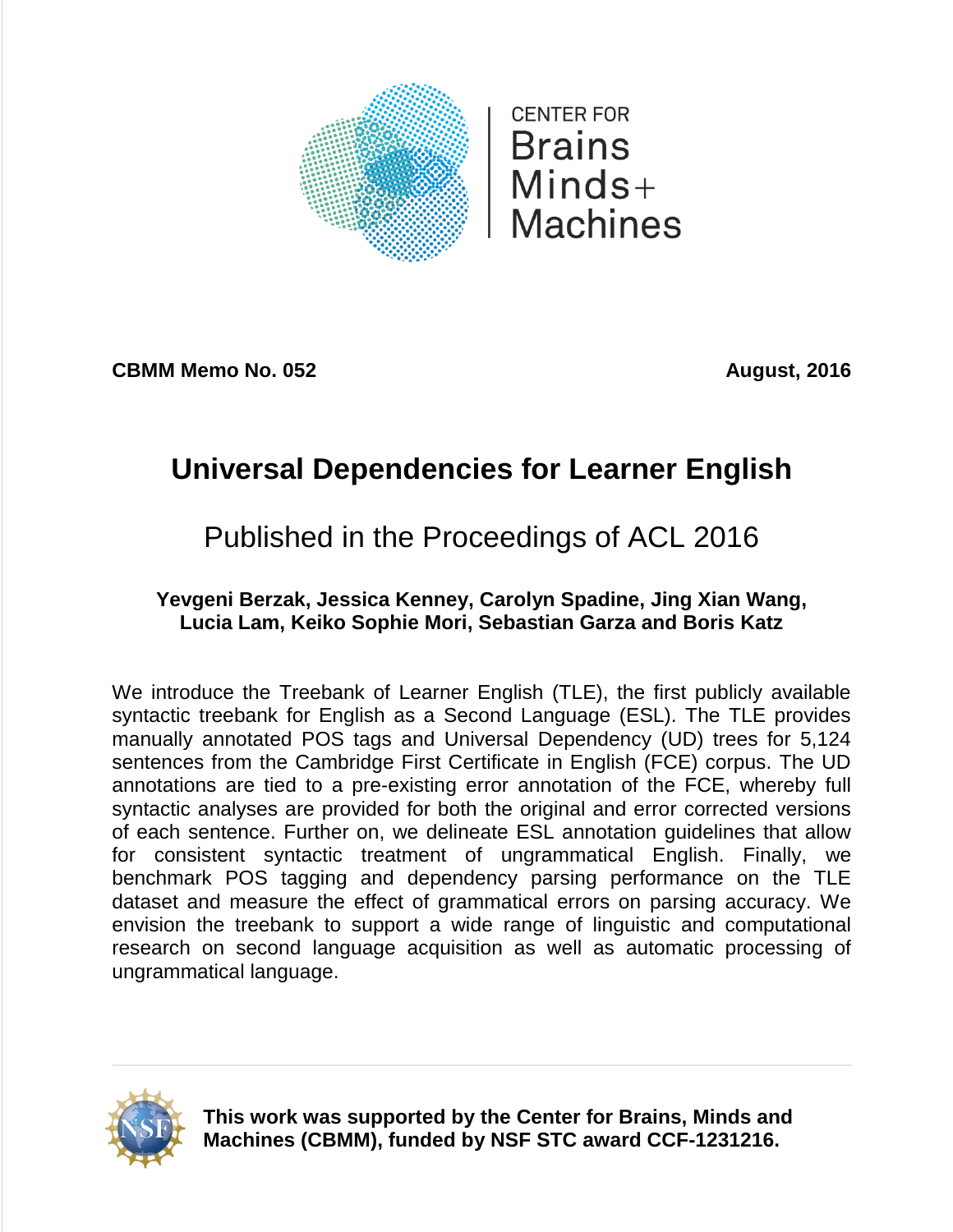# Universal Dependencies for Learner English

| <b>Yevgeni Berzak</b>                          | <b>Jessica Kenney</b>                                  | <b>Carolyn Spadine</b>                                       | <b>Jing Xian Wang</b>                                  |
|------------------------------------------------|--------------------------------------------------------|--------------------------------------------------------------|--------------------------------------------------------|
| <b>CSAIL MIT</b>                               | EECS & Linguistics MIT                                 | Linguistics MIT                                              | <b>EECS MIT</b>                                        |
| berzak@mit.edu                                 | jessk@mit.edu                                          | cspadine@mit.edu                                             | jxwang@mit.edu                                         |
| Lucia Lam<br><b>MECHE MIT</b><br>lucci@mit.edu | Keiko Sophie Mori<br>Linguistics MIT<br>ksmori@mit.edu | <b>Sebastian Garza</b><br>Linguistics MIT<br>sjgarza@mit.edu | <b>Boris Katz</b><br><b>CSAIL MIT</b><br>boris@mit.edu |

#### Abstract

We introduce the Treebank of Learner English (TLE), the first publicly available syntactic treebank for English as a Second Language (ESL). The TLE provides manually annotated POS tags and Universal Dependency (UD) trees for 5,124 sentences from the Cambridge First Certificate in English (FCE) corpus. The UD annotations are tied to a pre-existing error annotation of the FCE, whereby full syntactic analyses are provided for both the original and error corrected versions of each sentence. Further on, we delineate ESL annotation guidelines that allow for consistent syntactic treatment of ungrammatical English. Finally, we benchmark POS tagging and dependency parsing performance on the TLE dataset and measure the effect of grammatical errors on parsing accuracy. We envision the treebank to support a wide range of linguistic and computational research on second language acquisition as well as automatic processing of ungrammatical language<sup>1</sup>.

# 1 Introduction

The majority of the English text available worldwide is generated by non-native speakers (Crystal, 2003). Such texts introduce a variety of challenges, most notably grammatical errors, and are of paramount importance for the scientific study of language acquisition as well as for NLP. Despite the ubiquity of non-native English, there is currently no publicly available syntactic treebank for English as a Second Language (ESL).

To address this shortcoming, we present the Treebank of Learner English (TLE), a first of its kind resource for non-native English, containing 5,124 sentences manually annotated with POS tags and dependency trees. The TLE sentences are drawn from the FCE dataset (Yannakoudakis et al., 2011), and authored by English learners from 10 different native language backgrounds. The treebank uses the Universal Dependencies (UD) formalism (De Marneffe et al., 2014; Nivre et al., 2016), which provides a unified annotation framework across different languages and is geared towards multilingual NLP (McDonald et al., 2013). This characteristic allows our treebank to support computational analysis of ESL using not only English based but also multilingual approaches which seek to relate ESL phenomena to native language syntax.

While the annotation inventory and guidelines are defined by the English UD formalism, we build on previous work in learner language analysis (Dıaz-Negrillo et al., 2010; Dickinson and Ragheb, 2013) to formulate an additional set of annotation conventions aiming at a uniform treatment of ungrammatical learner language. Our annotation scheme uses a two-layer analysis, whereby a distinct syntactic annotation is provided for the *original* and the *corrected* version of each sentence. This approach is enabled by a pre-existing error annotation of the FCE (Nicholls, 2003) which is used to generate an error corrected variant of the dataset. Our inter-annotator agreement results provide evidence for the ability of the annotation scheme to support consistent annotation of ungrammatical structures.

<sup>&</sup>lt;sup>1</sup>The treebank is available at universaldependencies.org. The annotation manual used in this project and a graphical query engine are available at esltreebank.org.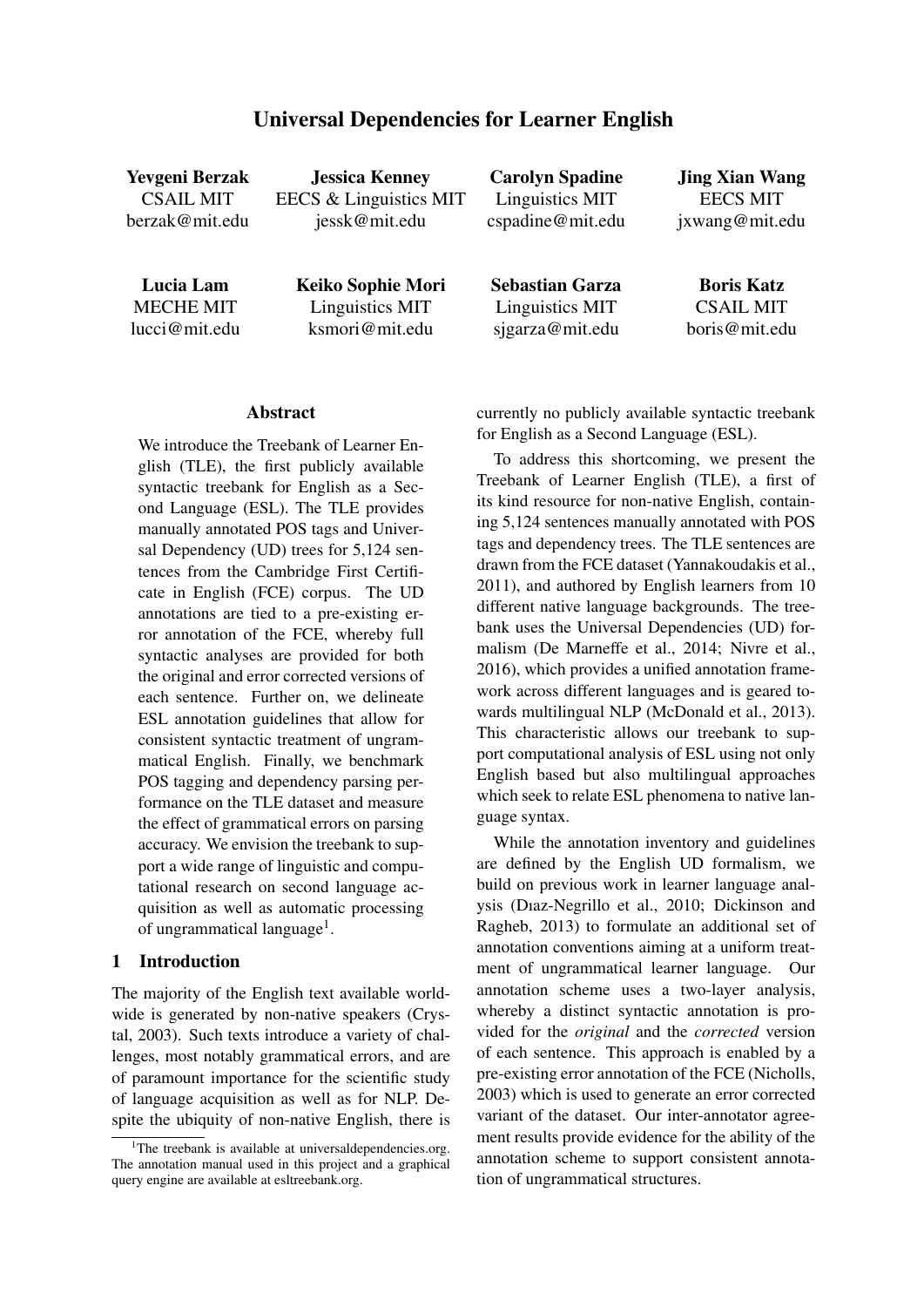Finally, a corpus that is annotated with both grammatical errors and syntactic dependencies paves the way for empirical investigation of the relation between grammaticality and syntax. Understanding this relation is vital for improving tagging and parsing performance on learner language (Geertzen et al., 2013), syntax based grammatical error correction (Tetreault et al., 2010; Ng et al., 2014), and many other fundamental challenges in NLP. In this work, we take the first step in this direction by benchmarking tagging and parsing accuracy on our dataset under different training regimes, and obtaining several estimates for the impact of grammatical errors on these tasks.

To summarize, this paper presents three contributions. First, we introduce the first large scale syntactic treebank for ESL, manually annotated with POS tags and universal dependencies. Second, we describe a linguistically motivated annotation scheme for ungrammatical learner English and provide empirical support for its consistency via inter-annotator agreement analysis. Third, we benchmark a state of the art parser on our dataset and estimate the influence of grammatical errors on the accuracy of automatic POS tagging and dependency parsing.

The remainder of this paper is structured as follows. We start by presenting an overview of the treebank in section 2. In sections 3 and 4 we provide background information on the annotation project, and review the main annotation stages leading to the current form of the dataset. The ESL annotation guidelines are summarized in section 5. Inter-annotator agreement analysis is presented in section 6, followed by parsing experiments in section 7. Finally, we review related work in section 8 and present the conclusion in section 9.

# 2 Treebank Overview

The TLE currently contains 5,124 sentences (97,681 tokens) with POS tag and dependency annotations in the English Universal Dependencies (UD) formalism (De Marneffe et al., 2014; Nivre et al., 2016). The sentences were obtained from the FCE corpus (Yannakoudakis et al., 2011), a collection of upper intermediate English learner essays, containing error annotations with 75 error categories (Nicholls, 2003). Sentence level segmentation was performed using an adaptation of the NLTK sentence tokenizer<sup>2</sup>. Under-segmented

2 http://www.nltk.org/api/nltk.tokenize.html

sentences were split further manually. Word level tokenization was generated using the Stanford PTB word tokenizer<sup>3</sup>.

The treebank represents learners with 10 different native language backgrounds: Chinese, French, German, Italian, Japanese, Korean, Portuguese, Spanish, Russian and Turkish. For every native language, we randomly sampled 500 automatically segmented sentences, under the constraint that selected sentences have to contain at least one grammatical error that is not punctuation or spelling.

The TLE annotations are provided in two versions. The first version is the *original sentence* authored by the learner, containing grammatical errors. The second, *corrected sentence* version, is a grammatical variant of the original sentence, generated by correcting all the grammatical errors in the sentence according to the manual error annotation provided in the FCE dataset. The resulting corrected sentences constitute a parallel corpus of standard English. Table 1 presents basic statistics of both versions of the annotated sentences.

|                     | original         | corrected        |  |  |
|---------------------|------------------|------------------|--|--|
| sentences           | 5,124            | 5,124            |  |  |
| tokens              | 97,681           | 98.976           |  |  |
| sentence length     | 19.06 (std 9.47) | 19.32 (std 9.59) |  |  |
| errors per sentence | $2.67$ (std 1.9) |                  |  |  |
| authors             | 924              |                  |  |  |
| native languages    | 10               |                  |  |  |

Table 1: Statistics of the TLE. Standard deviations are denoted in parenthesis.

To avoid potential annotation biases, the annotations of the treebank were created manually *from scratch*, without utilizing any automatic annotation tools. To further assure annotation quality, each annotated sentence was reviewed by two additional annotators. To the best of our knowledge, TLE is the first large scale English treebank constructed in a completely manual fashion.

# 3 Annotator Training

The treebank was annotated by six students, five undergraduates and one graduate. Among the undergraduates, three are linguistics majors and two are engineering majors with a linguistic minor. The graduate student is a linguist specializing in syntax. An additional graduate student in NLP participated in the final debugging of the dataset.

<sup>3</sup> http://nlp.stanford.edu/software/tokenizer.shtml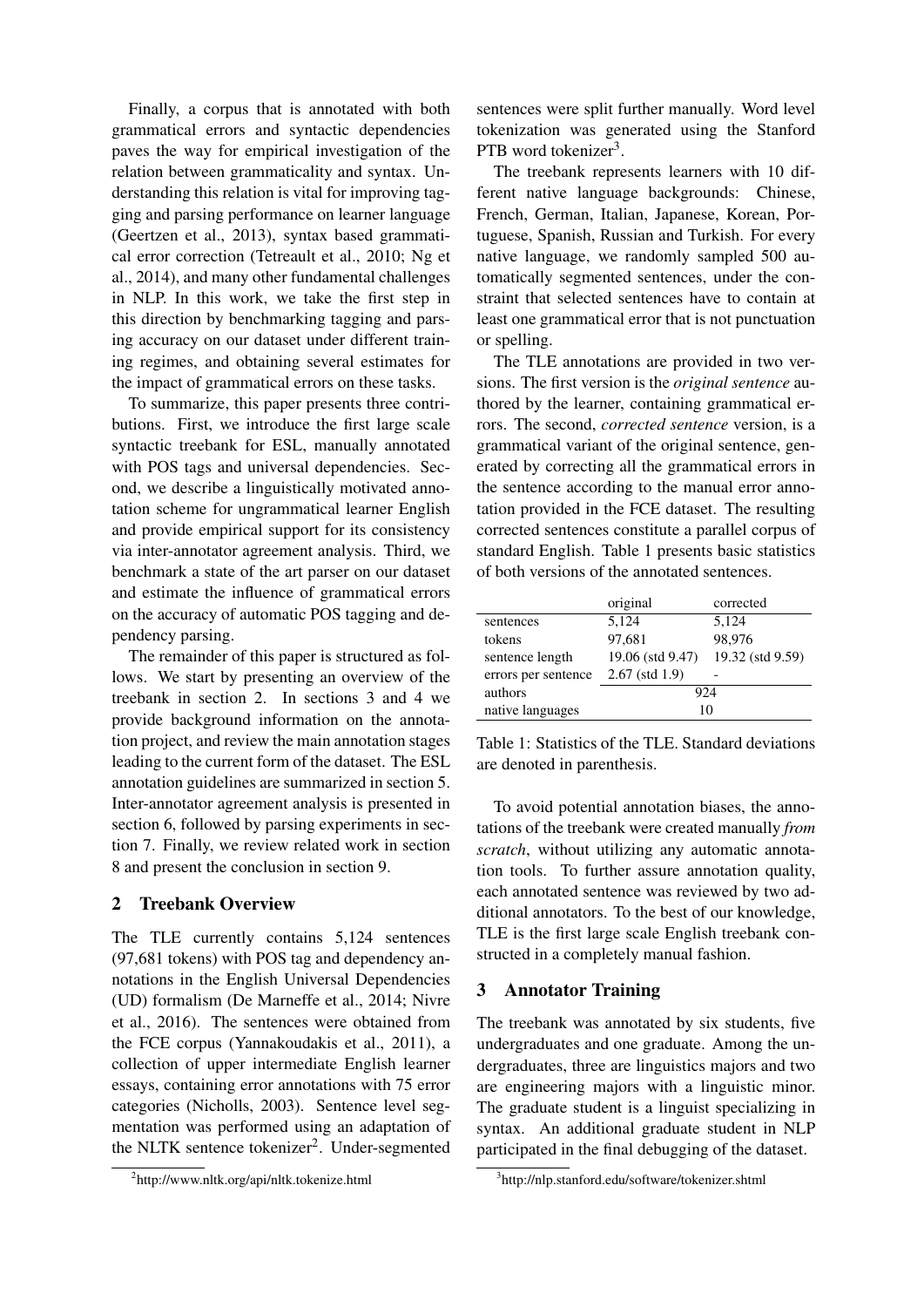Prior to annotating the treebank sentences, the annotators were trained for about 8 weeks. During the training, the annotators attended tutorials on dependency grammars, and learned the English UD guidelines<sup>4</sup>, the Penn Treebank POS guidelines (Santorini, 1990), the grammatical error annotation scheme of the FCE (Nicholls, 2003), as well as the ESL guidelines described in section 5 and in the annotation manual.

Furthermore, the annotators completed six annotation exercises, in which they were required to annotate POS tags and dependencies for practice sentences from scratch. The exercises were done individually, and were followed by group meetings in which annotation disagreements were discussed and resolved. Each of the first three exercises consisted of 20 sentences from the UD gold standard for English, the English Web Treebank (EWT) (Silveira et al., 2014). The remaining three exercises contained 20-30 ESL sentences from the FCE. Many of the ESL guidelines were introduced or refined based on the disagreements in the ESL practice exercises and the subsequent group discussions. Several additional guidelines were introduced in the course of the annotation process.

During the training period, the annotators also learned to use a search tool that enables formulating queries over word and POS tag sequences as regular expressions and obtaining their annotation statistics in the EWT. After experimenting with both textual and graphical interfaces for performing the annotations, we converged on a simple text based format described in section 4.1, where the annotations were filled in using a spreadsheet or a text editor, and tested with a script for detecting annotation typos. The annotators continued to meet and discuss annotation issues on a weekly basis throughout the entire duration of the project.

# 4 Annotation Procedure

The formation of the treebank was carried out in four steps: annotation, review, disagreement resolution and targeted debugging.

#### 4.1 Annotation

In the first stage, the annotators were given sentences for annotation from scratch. We use a CoNLL based textual template in which each word is annotated in a separate line. Each line contains 6 columns, the first of which has the word index

(IND) and the second the word itself (WORD). The remaining four columns had to be filled in with a Universal POS tag (UPOS), a Penn Treebank POS tag (POS), a head word index (HIND) and a dependency relation (REL) according to version 1 of the English UD guidelines.

The annotation section of the sentence is preceded by a metadata header. The first field in this header, denoted with SENT, contains the FCE error coded version of the sentence. The annotators were instructed to verify the error annotation, and add new error annotations if needed. Corrections to the sentence segmentation are specified in the SEGMENT field<sup>5</sup>. Further down, the field TYPO is designated for literal annotation of spelling errors and ill formed words that happen to form valid words (see section 5.2).

The example below presents a pre-annotated original sentence given to an annotator.

```
#SENT=That time I had to sleep in <ns type=
"MD"><c>a</c></ns> tent.
#SEGMENT=
#TYPO=
#IND WORD UPOS POS HIND REL
1 That
2 time
\frac{3}{4}4 had
        to
6 sleep
\begin{array}{ccc} 7 & \text{in} \\ 8 & \text{te} \end{array}8 tent
9 .
```
Upon completion of the original sentence, the annotators proceeded to annotate the corrected sentence version. To reduce annotation time, annotators used a script that copies over annotations from the original sentence and updates head indices of tokens that appear in both sentence versions. Head indices and relation labels were filled in only if the head word of the token appeared in both the original and corrected sentence versions. Tokens with automatically filled annotations included an additional # sign in a seventh column of each word's annotation. The # signs had to be removed, and the corresponding annotations either approved or changed as appropriate. Tokens that did not appear in the original sentence version were annotated from scratch.

<sup>4</sup> http://universaldependencies.org/#en

<sup>&</sup>lt;sup>5</sup>The released version of the treebank splits the sentences according to the markings in the SEGMENT field when those apply both to the original and corrected versions of the sentence. Resulting segments without grammatical errors in the original version are currently discarded.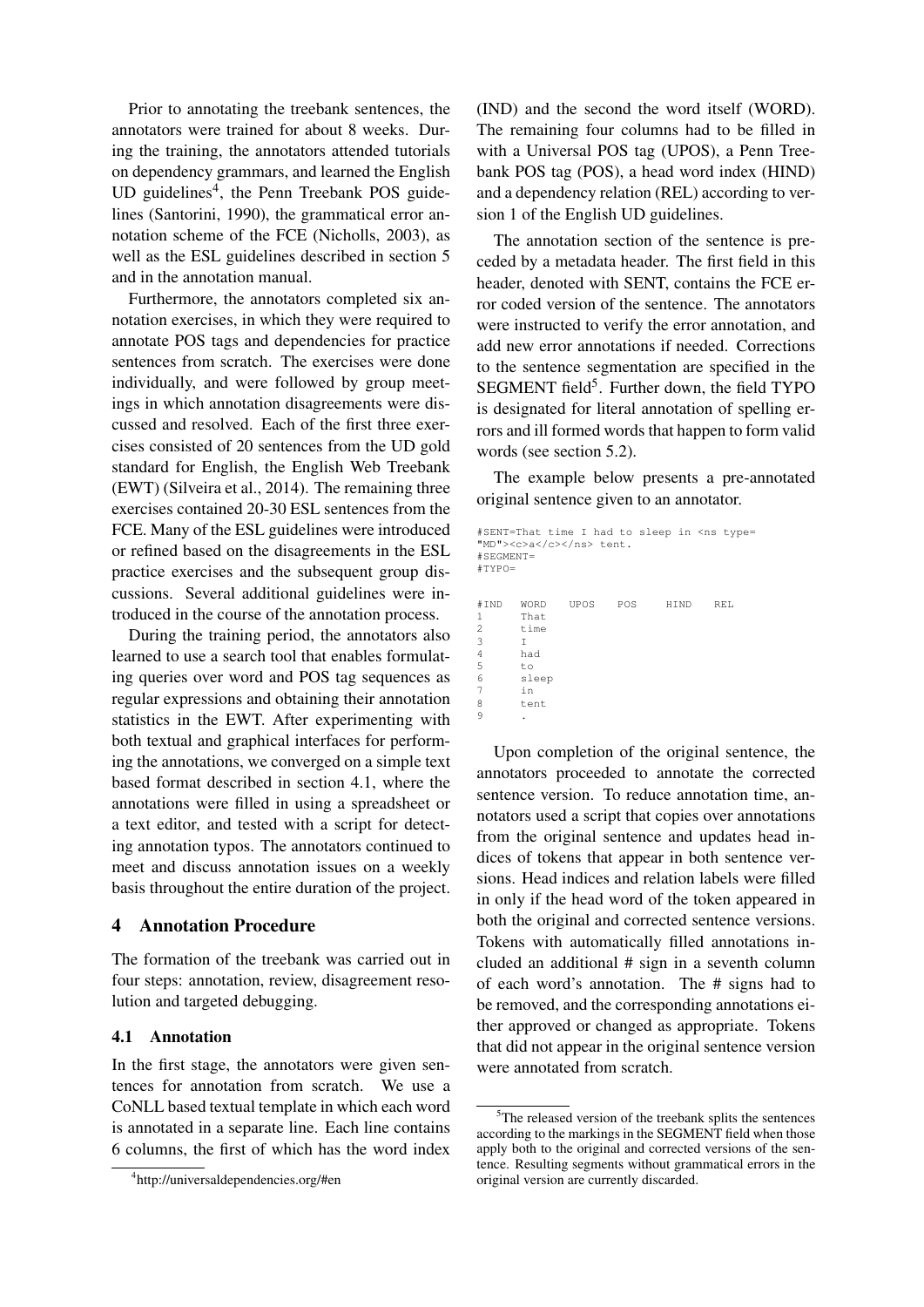#### 4.2 Review

All annotated sentences were randomly assigned to a second annotator (henceforth *reviewer*), in a double blind manner. The reviewer's task was to mark all the annotations that they would have annotated differently. To assist the review process, we compiled a list of common annotation errors, available in the released annotation manual.

The annotations were reviewed using an *active* editing scheme in which an explicit action was required for all the existing annotations. The scheme was introduced to prevent reviewers from overlooking annotation issues due to passive approval. Specifically, an additional # sign was added at the seventh column of each token's annotation. The reviewer then had to either "sign off" on the existing annotation by erasing the # sign, or provide an alternative annotation following the # sign.

# 4.3 Disagreement Resolution

In the final stage of the annotation process all annotator-reviewer disagreements were resolved by a third annotator (henceforth *judge*), whose main task was to decide in favor of the annotator or the reviewer. Similarly to the review process, the judging task was carried out in a double blind manner. Judges were allowed to resolve annotatorreviewer disagreements with a third alternative, as well as introduce new corrections for annotation issues overlooked by the reviewers.

Another task performed by the judges was to mark acceptable *alternative annotations* for ambiguous structures determined through review disagreements or otherwise present in the sentence. These annotations were specified in an additional metadata field called AMBIGUITY. The ambiguity markings are provided along with the resolved version of the annotations.

# 4.4 Final Debugging

After applying the resolutions produced by the judges, we queried the corpus with debugging tests for specific linguistics constructions. This additional testing phase further reduced the number of annotation errors and inconsistencies in the treebank. Including the training period, the treebank creation lasted over a year, with an aggregate of more than 2,000 annotation hours.

#### 5 Annotation Scheme for ESL

Our annotations use the existing inventory of English UD POS tags and dependency relations, and follow the standard UD annotation guidelines for English. However, these guidelines were formulated with grammatical usage of English in mind and do not cover non canonical syntactic structures arising due to grammatical errors<sup>6</sup>. To encourage consistent and linguistically motivated annotation of such structures, we formulated a complementary set of ESL annotation guidelines.

Our ESL annotation guidelines follow the general principle of *literal reading*, which emphasizes syntactic analysis according to the observed language usage. This strategy continues a line of work in SLA which advocates for centering analysis of learner language around morpho-syntactic surface evidence (Ragheb and Dickinson, 2012; Dickinson and Ragheb, 2013). Similarly to our framework, which includes a parallel annotation of corrected sentences, such strategies are often presented in the context of multi-layer annotation schemes that also account for error corrected sentence forms (Hirschmann et al., 2007; Dıaz-Negrillo et al., 2010; Rosen et al., 2014).

Deploying a strategy of literal annotation within UD, a formalism which enforces cross-linguistic consistency of annotations, will enable meaningful comparisons between non-canonical structures in English and canonical structures in the author's native language. As a result, a key novel characteristic of our treebank is its ability to support crosslingual studies of learner language.

#### 5.1 Literal Annotation

With respect to POS tagging, literal annotation implies adhering as much as possible to the observed morphological forms of the words. Syntactically, argument structure is annotated according to the usage of the word rather than its typical distribution in the relevant context. The following list of conventions defines the notion of literal reading for some of the common non canonical structures associated with grammatical errors.

#### Argument Structure

*Extraneous prepositions* We annotate all nominal dependents introduced by extraneous prepositions

<sup>&</sup>lt;sup>6</sup>The English UD guidelines do address several issues encountered in informal genres, such as the relation "goeswith", which is used for fragmented words resulting from typos.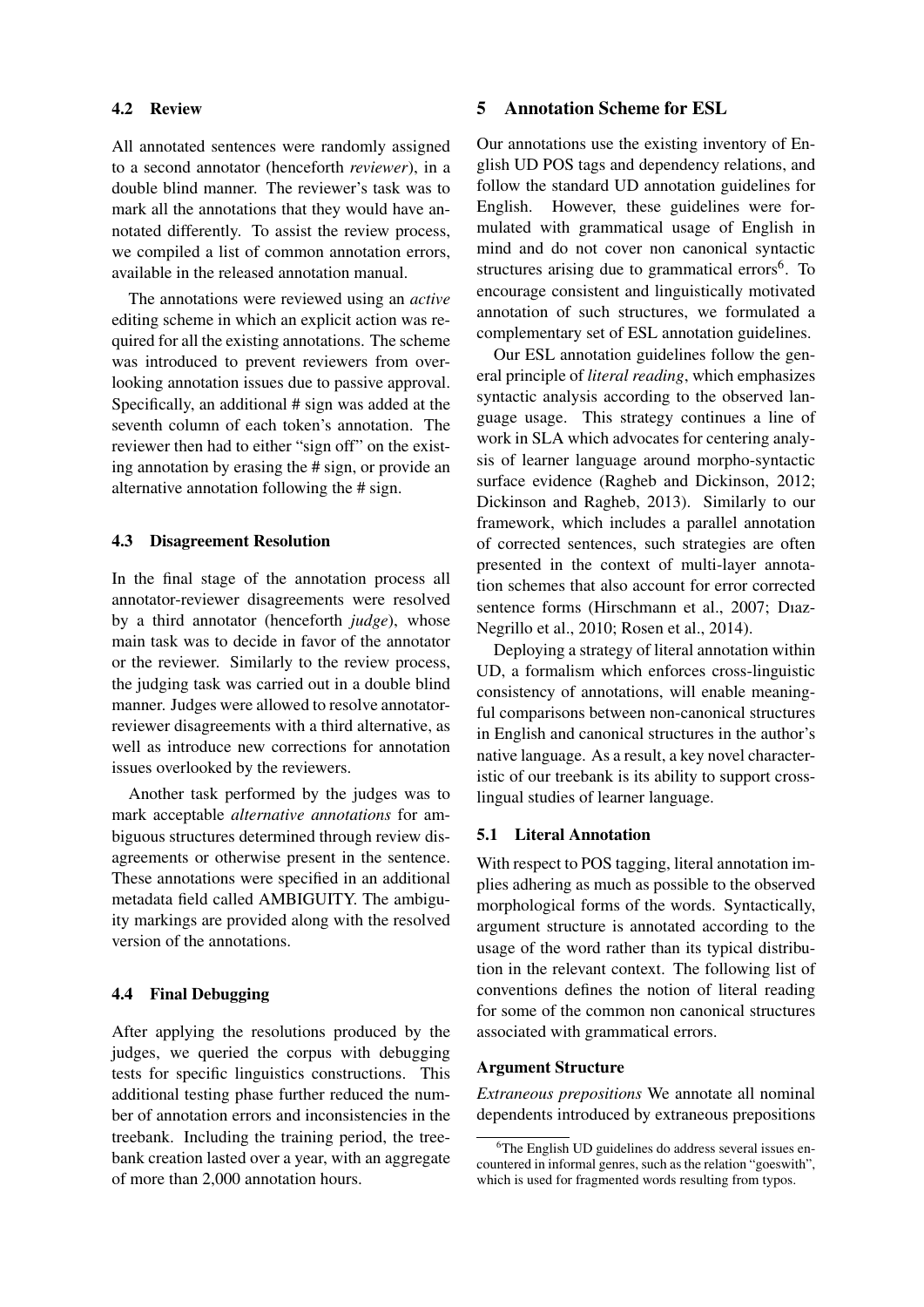as nominal modifiers. In the following sentence, "him" is marked as a nominal modifier (*nmod*) instead of an indirect object (*iobj*) of "give".

| #SENT=I had to give <ns type="UT"><i>to</i> </ns><br>him water |       |             |            |      |           |  |  |
|----------------------------------------------------------------|-------|-------------|------------|------|-----------|--|--|
| .                                                              |       |             |            |      |           |  |  |
| 21                                                             |       | PRON        | PRP        | 22   | nsubi     |  |  |
| 22.2                                                           | had   | <b>VERB</b> | <b>VBD</b> | 5    | parataxis |  |  |
| 23                                                             | to    | PART        | ТO         | 2.4  | mark      |  |  |
| 2.4                                                            | give  | <b>VERB</b> | <b>VB</b>  | 22.2 | xcomp     |  |  |
| 25                                                             | to    | ADP         | T N        | 26   | case      |  |  |
| 26                                                             | him   | PRON        | PRP        | 2.4  | nmod      |  |  |
| 27                                                             | water | NOUN        | NΝ         | 2.4  | dobi      |  |  |
|                                                                |       |             |            |      |           |  |  |

*Omitted prepositions* We treat nominal dependents of a predicate that are lacking a preposition as arguments rather than nominal modifiers. In the example below, "money" is marked as a direct object (*dobj*) instead of a nominal modifier (*nmod*) of "ask". As "you" functions in this context as a second argument of "ask", it is annotated as an indirect object (*iobj*) instead of a direct object (*dobj*).

|      | #SENT=I have to ask you <ns type="MT"></ns> |             |                |                |        |
|------|---------------------------------------------|-------------|----------------|----------------|--------|
|      | <c>for</c> the money <ns type="RT"></ns>    |             |                |                |        |
|      | <i>of</i> <c>for</c> the tickets back.      |             |                |                |        |
|      |                                             |             |                |                |        |
| .    |                                             |             |                |                |        |
| 12   | T                                           | PRON        | PRP            | 1.3            | nsubi  |
| 13   | have                                        | <b>VERB</b> | <b>VBP</b>     | $\overline{2}$ | coni   |
| 14   | to.                                         | PART        | TO             | 15             | mark   |
| 15   | ask                                         | <b>VERB</b> | V <sub>B</sub> | 13             | xcomp  |
| 16   | vou                                         | PRON        | PRP            | 15             | iobi   |
| 17   | the                                         | DET.        | DT.            | 18             | det    |
| 18   | money                                       | <b>NOUN</b> | NN             | 1.5            | dobj   |
| 19   | оf                                          | ADP         | IN             | 21             | case   |
| 20   | the                                         | DET         | DT             | 21             | det    |
| 21   | tickets                                     | <b>NOUN</b> | <b>NNS</b>     | 18             | nmod   |
| 22.2 | back                                        | ADV         | <b>RB</b>      | 1.5            | advmoc |

22 back ADV RB 15 advmod 23 . PUNCT . 2 punct

#### Tense

Cases of erroneous tense usage are annotated according to the morphological tense of the verb. For example, below we annotate "shopping" with present participle VBG, while the correction "shop" is annotated in the corrected version of the sentence as VBP.

| #SENT=when you <ns type="TV"><i>shopping</i></ns> |          |             |            |    |        |  |  |
|---------------------------------------------------|----------|-------------|------------|----|--------|--|--|
| $<$ c>shop                                        |          |             |            |    |        |  |  |
| $\cdot$ $\cdot$ $\cdot$                           |          |             |            |    |        |  |  |
| $\overline{4}$                                    | when     | ADV         | <b>WRB</b> | 6  | advmod |  |  |
| 5                                                 | vou      | PRON        | PRP        | 6  | nsubi  |  |  |
| 6                                                 | shopping | <b>VERB</b> | VBG        | 12 | advcl  |  |  |
|                                                   |          |             |            |    |        |  |  |

# Word Formation

...

Erroneous word formations that are contextually plausible and can be assigned with a PTB tag are annotated literally. In the following example, "stuffs" is handled as a plural count noun.

#SENT=...into fashionable <ns type="CN"> <i>stuffs</i><c>stuff</c></ns>... ... 7 into ADP IN 9 case 8 fashionable ADJ JJ 9 amod<br>9 **stuffs** NOUN **NNS** 2 ccom 9 **stuffs** NOUN **NNS** 2 ccomp

Similarly, in the example below we annotate "necessaryiest" as a superlative.

#SENT=The necessaryiest things...

|         | The           | DE.T | nт         | det  |
|---------|---------------|------|------------|------|
| 2       | necessaryiest | ADJ  | .J.JS      | amod |
|         | things        | NOUN | <b>NNS</b> | root |
| $\cdot$ |               |      |            |      |

# 5.2 Exceptions to Literal Annotation

Although our general annotation strategy for ESL follows literal sentence readings, several types of word formation errors make such readings uninformative or impossible, essentially forcing certain words to be annotated using some degree of interpretation (Rosén and De Smedt, 2010). We hence annotate the following cases in the original sentence according to an interpretation of an intended word meaning, obtained from the FCE error correction.

# Spelling

Spelling errors are annotated according to the correctly spelled version of the word. To support error analysis of automatic annotation tools, misspelled words that happen to form valid words are annotated in the metadata field TYPO for POS tags with respect to the most common usage of the misspelled word form. In the example below, the TYPO field contains the typical POS annotation of "where", which is clearly unintended in the context of the sentence.

```
#SENT=...we <ns type="SX"><i>where</i>
<c>were</c></ns> invited to visit...
#TYPO=5 ADV WRB
```

| 4 | we      | PRON        | PRP |   | nsubjpass |
|---|---------|-------------|-----|---|-----------|
| 5 | where   | AUX         | VBD |   | auxpass   |
| 6 | invited | <b>VERB</b> | VBN |   | root      |
| 7 | tο      | PART        | TΟ  |   | mark      |
| 8 | visit   | <b>VERB</b> | VB  | h | xcomp     |
|   |         |             |     |   |           |

# Word Formation

Erroneous word formations that cannot be assigned with an existing PTB tag are annotated with respect to the correct word form.

| #SENT=I am <ns type="IV"><i>writting</i><br/><c>writing</c></ns> |          |             |            |   |       |  |  |
|------------------------------------------------------------------|----------|-------------|------------|---|-------|--|--|
| -1                                                               |          | PRON        | PRP        | ₹ | nsubi |  |  |
| $\overline{2}$                                                   | am       | <b>AUX</b>  | <b>VRP</b> |   | aux   |  |  |
| 3                                                                | writting | <b>VERB</b> | VBG        |   | root  |  |  |
|                                                                  |          |             |            |   |       |  |  |

In particular, ill formed adjectives that have a plural suffix receive a standard adjectival POS tag. When applicable, such cases also receive an additional marking for unnecessary agreement in the error annotation using the attribute "ua".

#SENT=...<ns type="IJ" **ua=true**> <i>interestings</i><c>interesting</c></ns> things...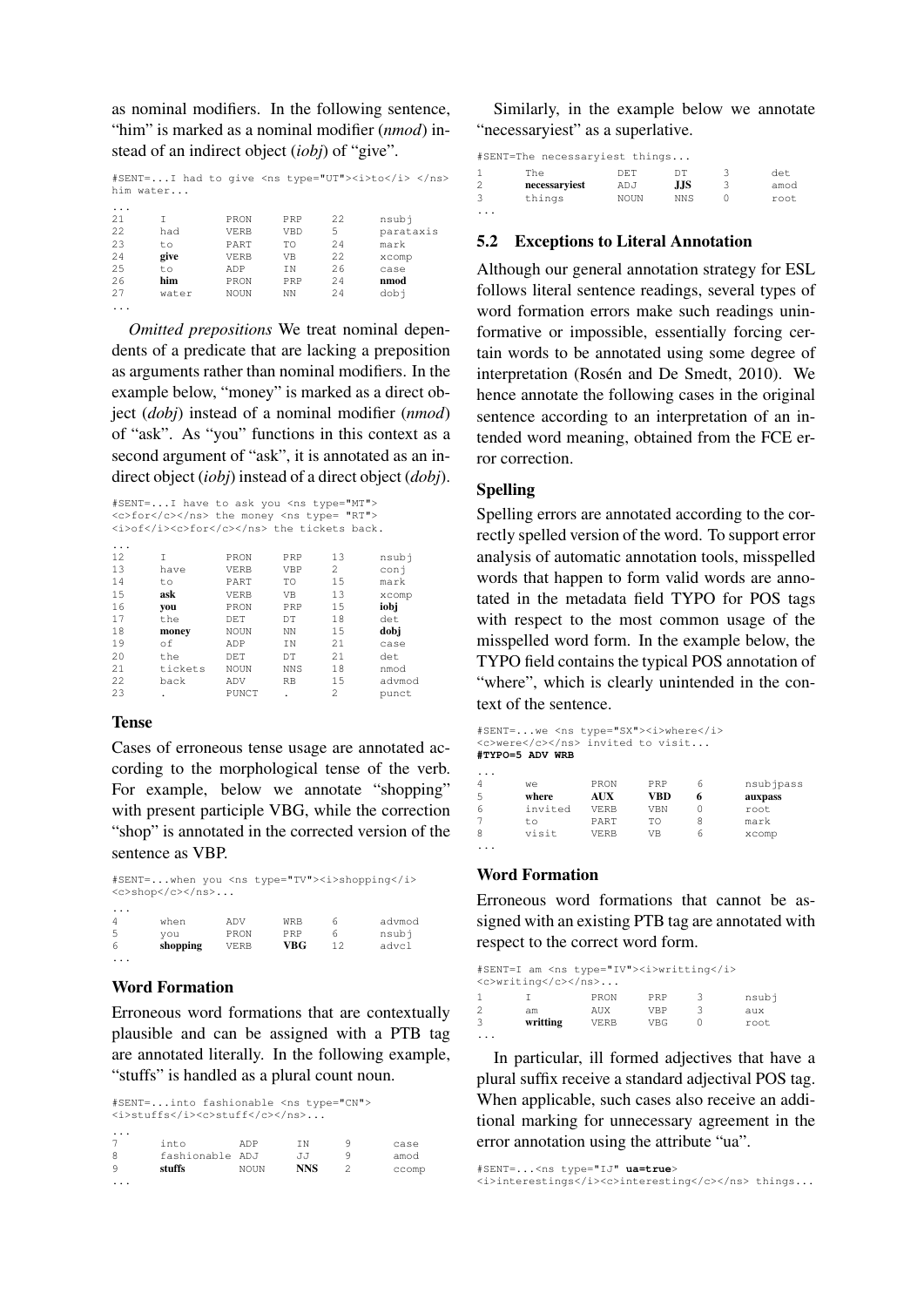| $\cdot$ |                  |      |     |        |      |
|---------|------------------|------|-----|--------|------|
|         | interestings ADJ |      | IJ  |        | amod |
|         | things           | NOUN | NNS | 3 dobi |      |
| .       |                  |      |     |        |      |

Wrong word formations that result in a valid, but contextually implausible word form are also annotated according to the word correction. In the example below, the nominal form "sale" is likely to be an unintended result of an ill formed verb. Similarly to spelling errors that result in valid words, we mark the typical literal POS annotation in the TYPO metadata field.

#SENT=...they do not <ns type="DV"><i>sale</i> <c>sell</c></ns> them... **#TYPO=15 NOUN NN**

| $\cdot$ |      |      |     |    |       |
|---------|------|------|-----|----|-------|
| 12      | they | PRON | PRP | 15 | nsubj |
| 13      | do   | AUX  | VBP | 15 | aux   |
| 14      | not  | PART | RB  | 15 | neg   |
| 15      | sale | VERB | VВ  | 0  | root  |
| 16      | them | PRON | PRP | 15 | dobj  |
| .       |      |      |     |    |       |

Taken together, our ESL conventions cover many of the annotation challenges related to grammatical errors present in the TLE. In addition to the presented overview, the complete manual of ESL guidelines used by the annotators is publicly available. The manual contains further details on our annotation scheme, additional annotation guidelines and a list of common annotation errors. We plan to extend and refine these guidelines in future releases of the treebank.

# 6 Editing Agreement

We utilize our two step review process to estimate agreement rates between annotators<sup>7</sup>. We measure agreement as the fraction of annotation tokens approved by the editor. Table 2 presents the agreement between annotators and reviewers, as well as the agreement between reviewers and the judges. Agreement measurements are provided for both the original the corrected versions of the dataset.

Overall, the results indicate a high agreement rate in the two editing tasks. Importantly, the gap between the agreement on the original and corrected sentences is small. Note that this result is obtained despite the introduction of several ESL annotation guidelines in the course of the annotation process, which inevitably increased the number of edits related to grammatical errors. We interpret this outcome as evidence for the effectiveness of the ESL annotation scheme in supporting consistent annotations of learner language.

| <b>Annotator-Reviewer</b> | <b>UPOS</b> | <b>POS</b> | <b>HIND</b> | REL.  |
|---------------------------|-------------|------------|-------------|-------|
| original                  | 98.83       | 98.35      | 97.74       | 96.98 |
| corrected                 | 99.02       | 98.61      | 97.97       | 97.20 |
| <b>Reviewer-Judge</b>     |             |            |             |       |
| original                  | 99.72       | 99.68      | 99.37       | 99.15 |
| corrected                 | 99.80       | 99 77      | 99.45       | 99.28 |

Table 2: Inter-annotator agreement on the entire TLE corpus. Agreement is measured as the fraction of tokens that remain unchanged after an editing round. The four evaluation columns correspond to universal POS tags, PTB POS tags, unlabeled attachment, and dependency labels. Cohen's Kappa scores (Cohen, 1960) for POS tags and dependency labels in all evaluation conditions are above 0.96.

# 7 Parsing Experiments

The TLE enables studying parsing for learner language and exploring relationships between grammatical errors and parsing performance. Here, we present parsing benchmarks on our dataset, and provide several estimates for the extent to which grammatical errors degrade the quality of automatic POS tagging and dependency parsing.

Our first experiment measures tagging and parsing accuracy on the TLE and approximates the global impact of grammatical errors on automatic annotation via performance comparison between the original and error corrected sentence versions. In this, and subsequent experiments, we utilize version 2.2 of the Turbo tagger and Turbo parser (Martins et al., 2013), state of the art tools for statistical POS tagging and dependency parsing.

Table 3 presents tagging and parsing results on a test set of 500 TLE sentences (9,591 original tokens, 9,700 corrected tokens). Results are provided for three different training regimes. The first regime uses the training portion of version 1.3 of the EWT, the UD English treebank, containing 12,543 sentences (204,586 tokens). The second training mode uses 4,124 training sentences (78,541 original tokens, 79,581 corrected tokens) from the TLE corpus. In the third setup we combine these two training corpora. The remaining 500 TLE sentences (9,549 original tokens, 9,695 corrected tokens) are allocated to a development set, not used in this experiment. Parsing of the test sentences was performed on predicted POS tags.

The EWT training regime, which uses out of domain texts written in standard English, provides the lowest performance on all the evaluation met-

 $^7$ All experimental results on agreement and parsing exclude punctuation tokens.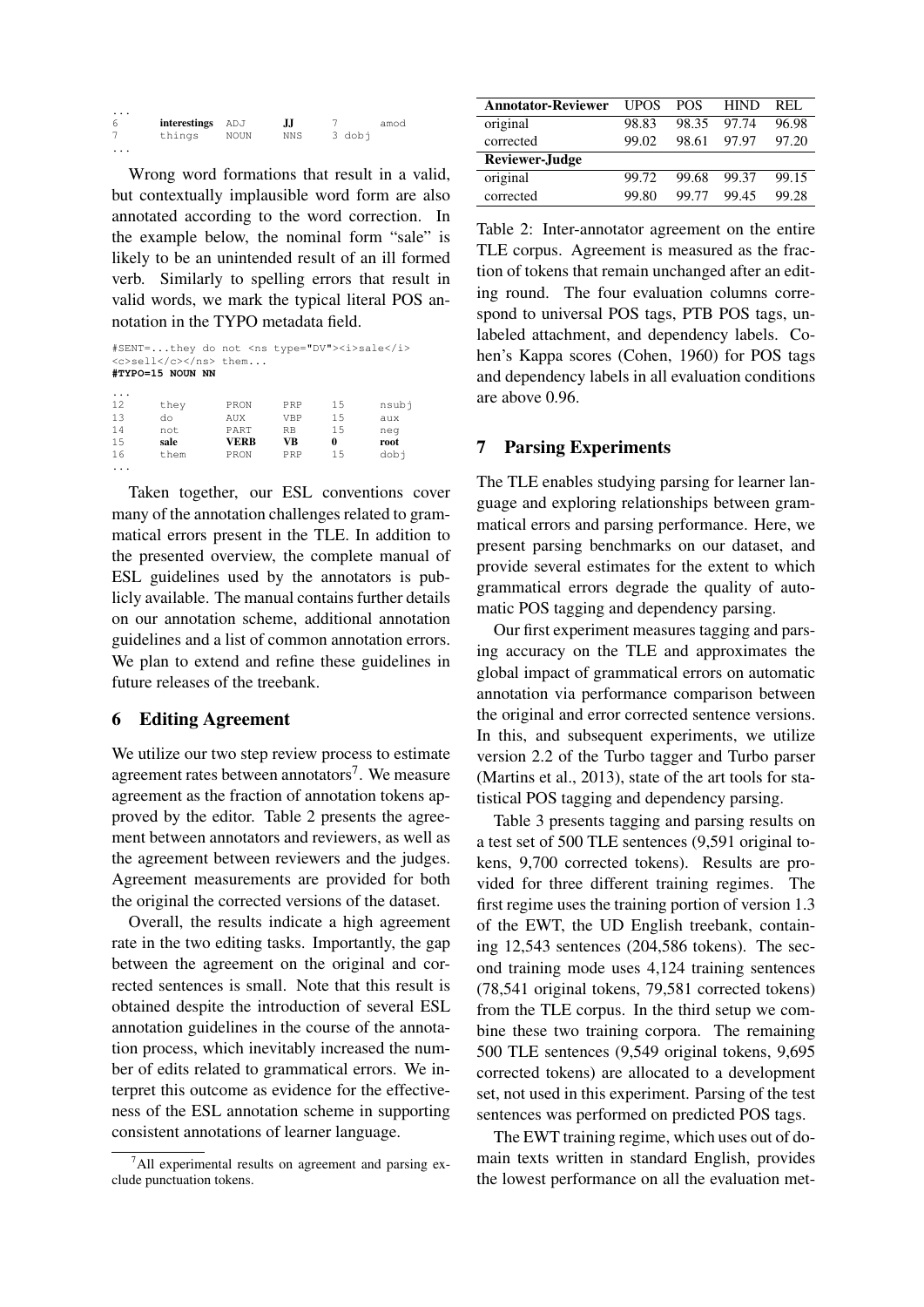| <b>Test set</b>     | <b>Train Set</b>    | UPOS  | POS   | <b>UAS</b> | LA.   | LAS   |
|---------------------|---------------------|-------|-------|------------|-------|-------|
| $\text{TLE}_{orig}$ | <b>EWT</b>          | 91.87 | 94.28 | 86.51      | 88.07 | 81.44 |
| $\text{TLE}_{corr}$ | <b>EWT</b>          | 92.9  | 95.17 | 88.37      | 89.74 | 83.8  |
| $\text{TLE}_{oria}$ | $\text{TLE}_{oria}$ | 95.88 | 94 94 | 87.71      | 89.26 | 834   |
| $\text{TLE}_{corr}$ | $\text{TLE}_{corr}$ | 96.92 | 95.17 | 89.69      | 90.92 | 85.64 |
| $\text{TLE}_{orig}$ | $EWT+TLE_{orig}$    | 93.33 | 95.77 | 90.3       | 91.09 | 86.27 |
| $\text{TLE}_{corr}$ | $EWT+TLE_{corr}$    | 94.27 | 96.48 | 92.15      | 92.54 | 88.3  |

Table 3: Tagging and parsing results on a test set of 500 sentences from the TLE corpus. EWT is the English UD treebank. TLE $_{orig}$  are original sentences from the TLE.  $\text{TLE}_{corr}$  are the corresponding error corrected sentences.

rics. An additional factor which negatively affects performance in this regime are systematic differences in the EWT annotation of possessive pronouns, expletives and names compared to the UD guidelines, which are utilized in the TLE. In particular, the EWT annotates possessive pronoun UPOS as PRON rather than DET, which leads the UPOS results in this setup to be lower than the PTB POS results. Improved results are obtained using the TLE training data, which, despite its smaller size, is closer in genre and syntactic characteristics to the TLE test set. The strongest PTB POS tagging and parsing results are obtained by combining the EWT with the TLE training data, yielding 95.77 POS accuracy and a UAS of 90.3 on the original version of the TLE test set.

The dual annotation of sentences in their original and error corrected forms enables estimating the impact of grammatical errors on tagging and parsing by examining the performance gaps between the two sentence versions. Averaged across the three training conditions, the POS tagging accuracy on the original sentences is lower than the accuracy on the sentence corrections by 1.0 UPOS and 0.61 POS. Parsing performance degrades by 1.9 UAS, 1.59 LA and 2.21 LAS.

To further elucidate the influence of grammatical errors on parsing quality, table 4 compares performance on tokens in the original sentences appearing inside grammatical error tags to those appearing outside such tags. Although grammatical errors may lead to tagging and parsing errors with respect to any element in the sentence, we expect erroneous tokens to be more challenging to analyze compared to grammatical tokens.

This comparison indeed reveals a substantial difference between the two types of tokens, with an average gap of 5.0 UPOS, 6.65 POS, 4.67 UAS, 6.56 LA and 7.39 LAS. Note that differently from

| Tokens        | <b>Train Set</b>    | <b>UPOS</b> | POS   | UAS   | LA.   | LAS   |
|---------------|---------------------|-------------|-------|-------|-------|-------|
| Ungrammatical | <b>EWT</b>          | 87.97       | 88.61 | 82.66 | 82.66 | 74.93 |
| Grammatical   | <b>EWT</b>          | 92.62       | 95.37 | 87.26 | 89.11 | 82.7  |
| Ungrammatical | $\text{TLE}_{oria}$ | 90.76       | 88.68 | 83.81 | 83 31 | 77 22 |
| Grammatical   | $\text{TLE}_{oria}$ | 96.86       | 96.14 | 88.46 | 90.41 | 84.59 |
| Ungrammatical | $EWT+TLE_{orig}$    | 89.76       | 90.97 | 86.32 | 85.96 | 80.37 |
| Grammatical   | $EWT+TLE_{oria}$    | 94.02       | 96.7  | 91.07 | 92.08 | 8741  |

Table 4: Tagging and parsing results on the original version of the TLE test set for tokens marked with grammatical errors (Ungrammatical) and tokens not marked for errors (Grammatical).

the global measurements in the first experiment, this analysis, which focuses on the local impact of remove/replace errors, suggests a stronger effect of grammatical errors on the dependency labels than on the dependency structure.

Finally, we measure tagging and parsing performance relative to the fraction of sentence tokens marked with grammatical errors. Similarly to the previous experiment, this analysis focuses on remove/replace rather than insert errors.



Figure 1: Mean per sentence POS accuracy, UAS and LAS of the Turbo tagger and Turbo parser, as a function of the percentage of original sentence tokens marked with grammatical errors. The tagger and the parser are trained on the EWT corpus, and tested on all 5,124 sentences of the TLE. Points connected by continuous lines denote performance on the original TLE sentences. Points connected by dashed lines denote performance on the corresponding error corrected sentences. The number of sentences whose errors fall within each percentage range appears in parenthesis.

Figure 1 presents the average sentential performance as a function of the percentage of tokens in the original sentence marked with grammati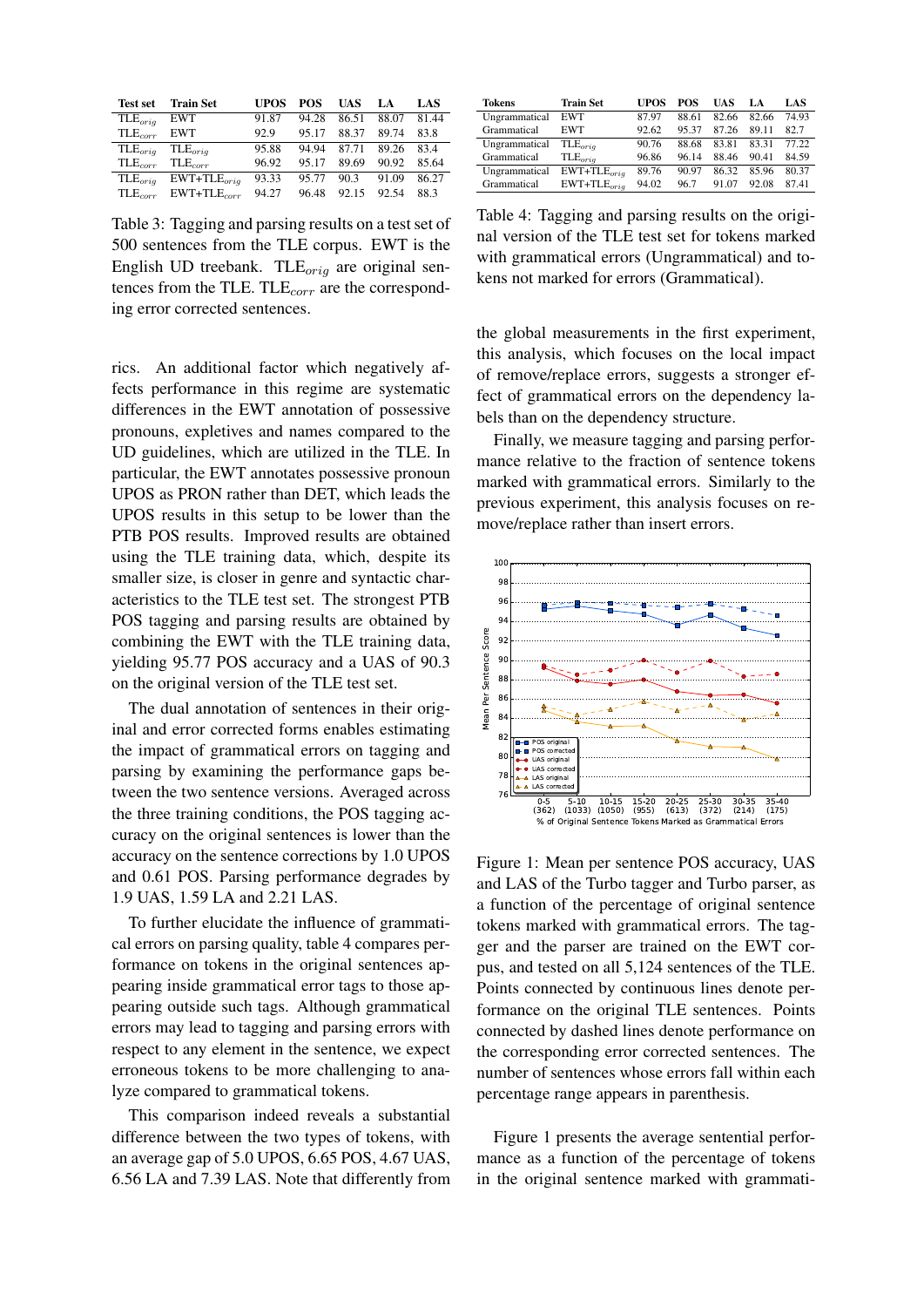cal errors. In this experiment, we train the parser on the EWT training set and test on the entire TLE corpus. Performance curves are presented for POS, UAS and LAS on the original and error corrected versions of the annotations. We observe that while the performance on the corrected sentences is close to constant, original sentence performance is decreasing as the percentage of the erroneous tokens in the sentence grows.

Overall, our results suggest a negative, albeit limited effect of grammatical errors on parsing. This outcome contrasts a study by Geertzen et al. (2013) which reported a larger performance gap of 7.6 UAS and 8.8 LAS between sentences with and without grammatical errors. We believe that our analysis provides a more accurate estimate of this impact, as it controls for both sentence content and sentence length. The latter factor is crucial, since it correlates positively with the number of grammatical errors in the sentence, and negatively with parsing accuracy.

# 8 Related Work

Previous studies on learner language proposed several annotation schemes for both POS tags and syntax (Hirschmann et al., 2007; Dıaz-Negrillo et al., 2010; Dickinson and Ragheb, 2013; Rosen et al., 2014). The unifying theme in these proposals is a multi-layered analysis aiming to decouple the observed language usage from conventional structures in the foreign language.

In the context of ESL, Dıaz et al. (2010) propose three parallel POS tag annotations for the *lexical*, *morphological* and *distributional* forms of each word. In our work, we adopt the distinction between morphological word forms, which roughly correspond to our literal word readings, and distributional forms as the error corrected words. However, we account for morphological forms only when these constitute valid existing PTB POS tags and are contextually plausible. Furthermore, while the internal structure of invalid word forms is an interesting object of investigation, we believe that it is more suitable for annotation as word features rather than POS tags. Our treebank supports the addition of such features to the existing annotations.

The work of Ragheb and Dickinson (2009; 2012; 2013) proposes ESL annotation guidelines for POS tags and syntactic dependencies based on the CHILDES annotation framework. This approach, called "morphosyntactic dependencies" is related to our annotation scheme in its focus on surface structures. Differently from this proposal, our annotations are grounded in a parallel annotation of grammatical errors and include an additional layer of analysis for the corrected forms. Moreover, we refrain from introducing new syntactic categories and dependency relations specific to ESL, thereby supporting computational treatment of ESL using existing resources for standard English. At the same time, we utilize a multilingual formalism which, in conjunction with our literal annotation strategy, facilitates linking the annotations to native language syntax.

While the above mentioned studies focus on annotation guidelines, attention has also been drawn to the topic of parsing in the learner language domain. However, due to the shortage of syntactic resources for ESL, much of the work in this area resorted to using surrogates for learner data. For example, in Foster (2007) and Foster et al. (2008) parsing experiments are carried out on synthetic learner-like data, that was created by automatic insertion of grammatical errors to well formed English text. In Cahill et al. (2014) a treebank of secondary level native students texts was used to approximate learner text in order to evaluate a parser that utilizes unlabeled learner data.

Syntactic annotations for ESL were previously developed by Nagata et al. (2011), who annotate an English learner corpus with POS tags and shallow syntactic parses. Our work departs from shallow syntax to full syntactic analysis, and provides annotations on a significantly larger scale. Furthermore, differently from this annotation effort, our treebank covers a wide range of learner native languages. An additional syntactic dataset for ESL, currently not available publicly, are 1,000 sentences from the EFCamDat dataset (Geertzen et al., 2013), annotated with Stanford dependencies (De Marneffe and Manning, 2008). This dataset was used to measure the impact of grammatical errors on parsing by comparing performance on sentences with grammatical errors to error free sentences. The TLE enables a more direct way of estimating the magnitude of this performance gap by comparing performance on the same sentences in their original and error corrected versions. Our comparison suggests that the effect of grammatical errors on parsing is smaller that the one reported in this study.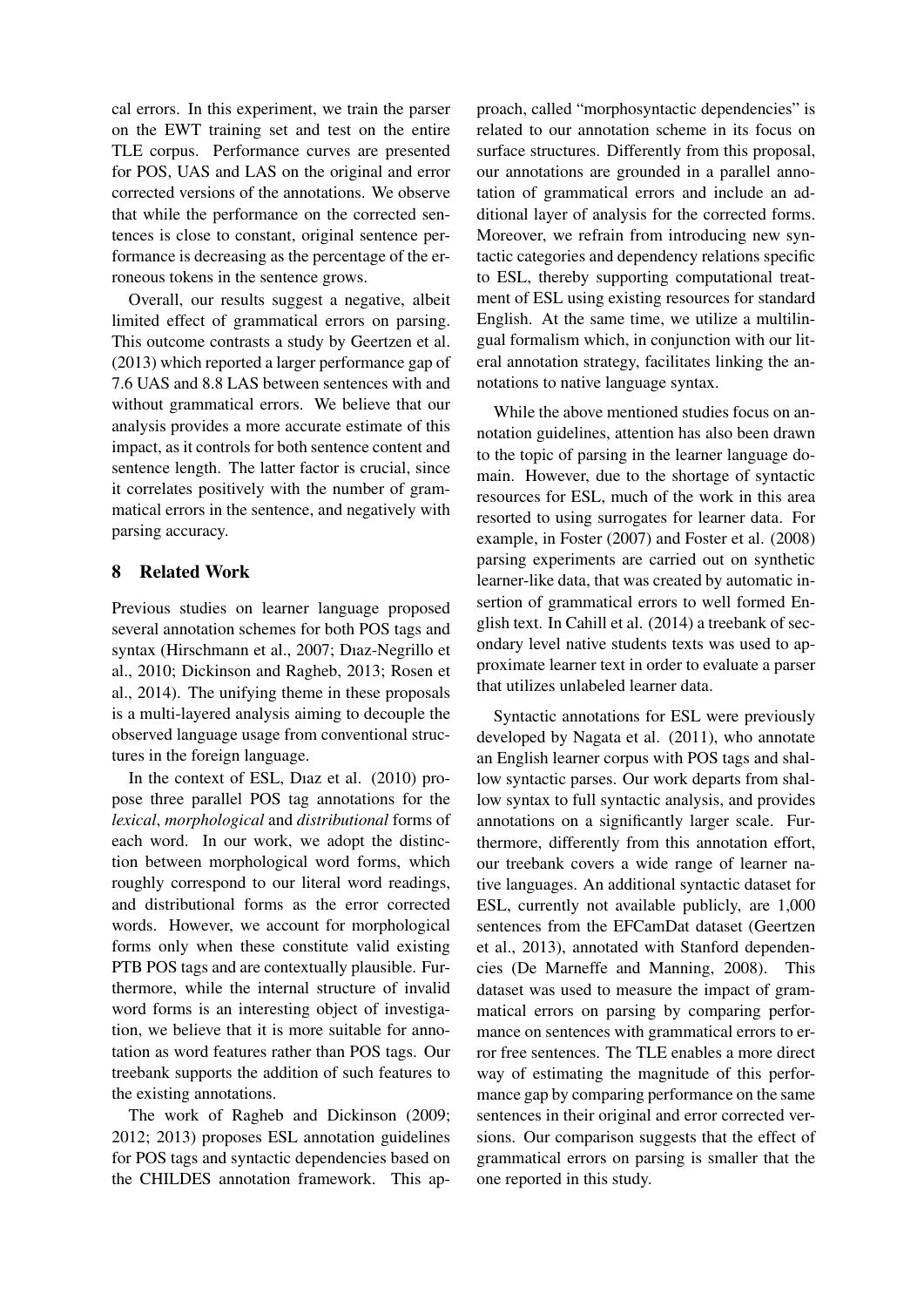# 9 Conclusion

We present the first large scale treebank of learner language, manually annotated and doublereviewed for POS tags and universal dependencies. The annotation is accompanied by a linguistically motivated framework for handling syntactic structures associated with grammatical errors. Finally, we benchmark automatic tagging and parsing on our corpus, and measure the effect of grammatical errors on tagging and parsing quality. The treebank will support empirical study of learner syntax in NLP, corpus linguistics and second language acquisition.

# 10 Acknowledgements

We thank Anna Korhonen for helpful discussions and insightful comments on this paper. We also thank Dora Alexopoulou, Andrei Barbu, Markus Dickinson, Sue Felshin, Jeroen Geertzen, Yan Huang, Detmar Meurers, Sampo Pyysalo, Roi Reichart and the anonymous reviewers for valuable feedback on this work. This material is based upon work supported by the Center for Brains, Minds, and Machines (CBMM), funded by NSF STC award CCF-1231216.

# References

- Aoife Cahill, Binod Gyawali, and James V Bruno. 2014. Self-training for parsing learner text. In *Proceedings of the First Joint Workshop on Statistical Parsing of Morphologically Rich Languages and Syntactic Analysis of Non-Canonical Languages*, pages 66–73.
- Jacob Cohen. 1960. A Coefficient of Agreement for Nominal Scales. *Educational and Psychological Measurement*, 20(1):37.
- David Crystal. 2003. *English as a global language*. Ernst Klett Sprachen.
- Marie-Catherine De Marneffe and Christopher D Manning. 2008. Stanford typed dependencies manual. Technical report, Technical report, Stanford University.
- Marie-Catherine De Marneffe, Timothy Dozat, Natalia Silveira, Katri Haverinen, Filip Ginter, Joakim Nivre, and Christopher D Manning. 2014. Universal stanford dependencies: A cross-linguistic typology. In *Proceedings of LREC*, pages 4585–4592.
- Ana Dıaz-Negrillo, Detmar Meurers, Salvador Valera, and Holger Wunsch. 2010. Towards interlanguage pos annotation for effective learner corpora in sla and flt. *Language Forum*, 36(1–2):139–154.
- Markus Dickinson and Marwa Ragheb. 2009. Dependency annotation for learner corpora. In *Proceedings of the Eighth Workshop on Treebanks and Linguistic Theories (TLT-8)*, pages 59–70.
- Markus Dickinson and Marwa Ragheb. 2013. Annotation for learner English guidelines, v. 0.1. Technical report, Indiana University, Bloomington, IN, June. June 9, 2013.
- Jennifer Foster, Joachim Wagner, and Josef Van Genabith. 2008. Adapting a wsj-trained parser to grammatically noisy text. In *Proceedings of the 46th Annual Meeting of the Association for Computational Linguistics on Human Language Technologies: Short Papers*, pages 221–224. Association for Computational Linguistics.
- Jennifer Foster. 2007. Treebanks gone bad. *International Journal of Document Analysis and Recognition (IJDAR)*, 10(3-4):129–145.
- Jeroen Geertzen, Theodora Alexopoulou, and Anna Korhonen. 2013. Automatic linguistic annotation of large scale l2 databases: The ef-cambridge open language database (efcamdat). In *Proceedings of the 31st Second Language Research Forum. Somerville, MA: Cascadilla Proceedings Project*.
- Hagen Hirschmann, Seanna Doolittle, and Anke<br>Lüdeling. 2007. Syntactic annotation of non-Lüdeling. 2007. Syntactic annotation of noncanonical linguistic structures.
- André FT Martins, Miguel Almeida, and Noah A Smith. 2013. Turning on the turbo: Fast third-order non-projective turbo parsers. In *ACL (2)*, pages 617–622. Citeseer.
- Ryan T McDonald, Joakim Nivre, Yvonne Quirmbach-Brundage, Yoav Goldberg, Dipanjan Das, Kuzman Ganchev, Keith B Hall, Slav Petrov, Hao Zhang, Oscar Täckström, et al. 2013. Universal dependency annotation for multilingual parsing. In *ACL (2)*, pages 92–97. Citeseer.
- Ryo Nagata, Edward Whittaker, and Vera Sheinman. 2011. Creating a manually error-tagged and shallow-parsed learner corpus. In *Proceedings of the 49th Annual Meeting of the Association for Computational Linguistics: Human Language Technologies-Volume 1*, pages 1210–1219. Association for Computational Linguistics.
- Hwee Tou Ng, Siew Mei Wu, Ted Briscoe, Christian Hadiwinoto, Raymond Hendy Susanto, and Christopher Bryant. 2014. The conll-2014 shared task on grammatical error correction. In *CoNLL Shared Task*, pages 1–14.
- Diane Nicholls. 2003. The cambridge learner corpus: Error coding and analysis for lexicography and elt. In *Proceedings of the Corpus Linguistics 2003 conference*, pages 572–581.